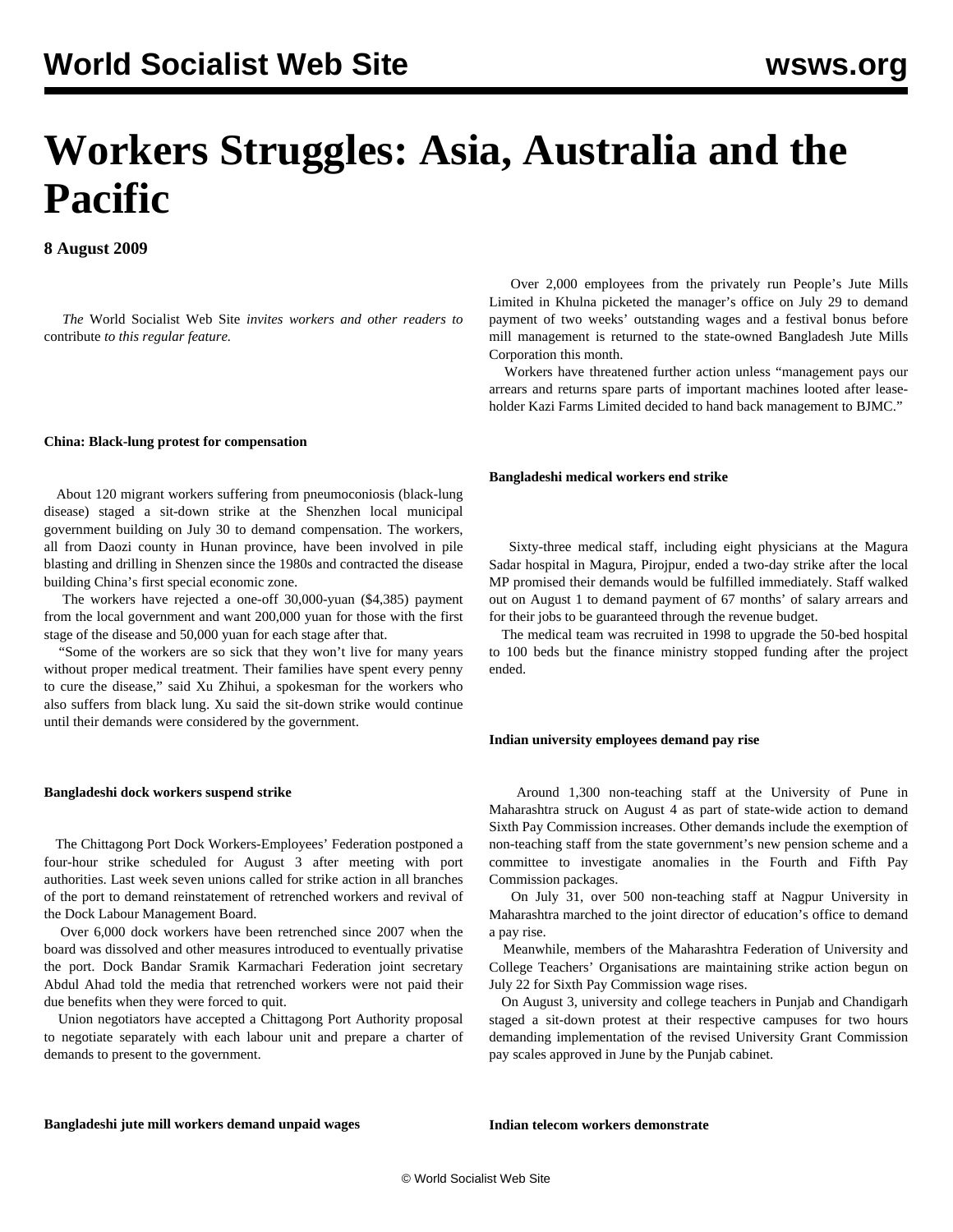BSNL (Bharat Sanchar Nigam Limited) Employees Union members demonstrated at BSNL offices in Tuticorin, Tirunelveli and Palayamkottai on July 31 to demand immediate finalisation of wage revision and implementation of a new promotion policy. Telecom workers also want BSNL to abandon its "anti-worker" policies.

 The union plans more demonstrations at BSNL district headquarters followed by 24-hour strikes on August 19 and 20.

### **Uttar Pradesh municipal workers demonstrate**

 Allahabad Municipal Corporation employees rallied outside the divisional commissioner's office on August 3 over the non-payment of salaries. Allahabad Nagar Nigam Karamchari Sangh members also demanded regularisation of contract and daily wage employees.

 Union general secretary Rajendra Paliwal told the rally that nonpayment of salaries meant that council employees' families and local pensioners were on the brink of starvation.

#### **Railway gate workers in Sri Lanka demonstrate**

 Hundreds of workers who supervise unprotected railway crossings in Sri Lanka protested outside the Transport Ministry on July 29 to demand permanent jobs and other benefits. Their current daily wage is just 365 rupees (\$US3.17).

 All Ceylon Railway General Employees Union convenor Sumathipala Manawadu told the local media that around 8,000 workers manning at unprotected level crossings faced extreme poverty because of their low wages. He said the railway crossing workers had vowed to fight until they won their demands.

# **Philippines: Export zone workers demand redundancy payments**

 Some 50 agency employees of electronics firm Celestica in the Mactan Export Processing Zone I, Mandaue City, struck and rallied at the factory gates before marching to their employer's office, Cebu General Services, on July 31. Celestica is closing the factory at the end of August and will retrench all staff, including 300 agency employees who have been refused termination compensation.

 The striking agency workers want termination benefits similar to those received by Celestica's regular employees who receive 45 days' pay for each year of service. The agency promised to redeploy them to new jobs at Pentax but Pentax will only hire workers younger than 28 years. All the Celestica workers are over 30.

#### **Indonesian domestic workers rally**

 About 100 domestic workers rallied at the Hotel Indonesia on August 2 to demand the government adopt laws to protect the low-paid workers. Indonesia has about nine million domestic employees, including more than six million working abroad. Many are prone to violence and other forms of abuse by their employers.

 Most domestic workers live at their employers' homes, often working long hours with little free time. The National Network for Domestic Workers Advocacy has received 472 reports from domestic workers alleging abuse or wrongdoing by their employers over the past five years. Cases include sexual harassment, delayed or denied wages and excessive workloads.

#### **New South Wales prison officers walk out**

 Some 3,700 prison officers from around NSW walked off the job for 24 hours on August 7 and rallied outside ministerial offices in Sydney's central business district against state Labor government plans to privatise Parklea prison.

 About 600 prison officers in Sydney, Bathurst, Kirkconnell and Lithgow walked off the job in June over the government's cost-cutting prison privatisation plans.

 The Public Service Association (PSA) claims that prison officers are willing to accept reforms and deliver "sensible savings". In early May the government reversed its plan to privatise Cessnock prison in the Hunter region after the union agreed to significant concessions. These included employment of 300 casuals, centralised rostering, a new absenteeism policy and revised workforce management plans.

# **University of Melbourne staff endorse strike action**

 Around 200 members of the National Tertiary Education Union (NTEU) at the University of Melbourne have voted to strike on August 11 and September 3 against the axing of 220 jobs. University administration announced last week that it plans to eliminate the jobs, claiming the financial crisis had decimated earnings from its endowment fund.

 Meanwhile, the NTEU is planning a 24-hour national strike on September 16 for a new workplace agreement covering members at 30 universities. The NTEU wants annual pay rises of between 4 and 6 percent, stricter workload regulation, restoration of union rights and limits on the use of fixed contracts.

 Some 10,000 university staff in Victoria struck for 24 hours in May as part of a national campaign to restore conditions lost under the Howard government. In 2005, individual agreements were imposed on all university employees, limits removed on the number of casuals and union access to members restricted. Restoration of conditions lost has become the main sticking point in negotiations.

### **Protests continue over sacked council workers**

 Hundreds of workers stormed the Greater Geelong council chambers in regional Victoria on Tuesday over the recent sacking of two council workers. The demonstration follows a rally by around 200 workers on July 28 demanding the two be reinstated.

 Mick Van Beek and Peter Anderson were dismissed after they used waste asphalt to fill two hazardous pot holes in Leopold Sports Club car park. The council workers are also under fire because they accepted a steak sandwich from club management in appreciation of their work.